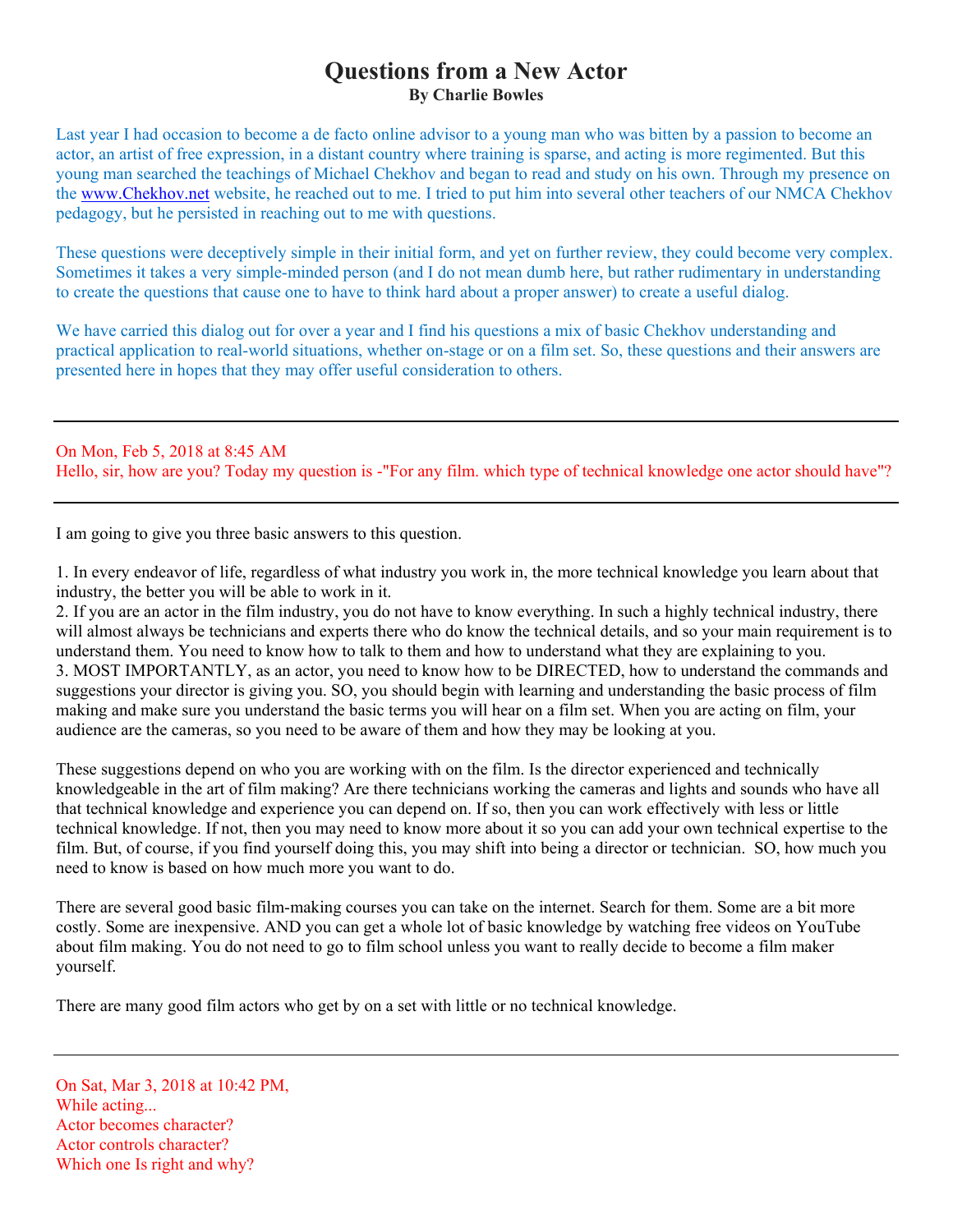This can either be a very complex answer or a simple one, depending on why you are asking the questions. I will start with the simple one.

If you are still studying Michael Chekhov's teachings, then you know that he teaches that we use our imaginations for as much as we can BEFORE we use thinking, intellectual analysis. So, you are playing an imaginary character. Even if you are playing a character from history, you the actor are playing YOUR imaginary version of that character, not the real one. So the characters you play come from within you, or we teach in our classes they come from the sphere of imagination. Either way, the character comes from your thinking, BUT IT IS NOT YOU. Unless you are playing yourself for some reason.

So, why are you playing any character? Because you are telling a story, or helping to tell a story. And this character in some way helps you to tell this story. So you create the character, which means that you use a variety of techniques to imagine how he looks, how he talks and walks and does the things he has to do in the story, and how he responds to others. Is he a higher social level (caste?) to the other characters, or lower? What does he want to accomplish in this story? These answers give you, the actor, a set of playable characteristics you can use to create that character on stage (or on film). You want this character to NOT be you. You want it to be really interesting, probably much more dramatic and unstable than you are. So, in some ways, the character is like a puppet that you control. As the actor, you can imagine that you can float above the character with one part of your brain and control the actions of the character. This was what Chekhov talked about when he described being "the OTHER" - watching the character come to life.

You, as the character live in the environment of the story. You, as the actor, lives in the environment of the stage or set. As the actor, you must not only embody the actions of your character in the story circumstances, say the dialog, do the stage actions, BUT you also must pay attention to other actors, stage directions, ensure you safety, radiate and receive energy from the audience, and generally be aware of what the director wants from you. This is the split personality that Chekhov describes when he talks about being the OTHER. He is the aware and in-control actor AND the character who is only aware of the story.

SO, you can imagine that you are controlling the character, because you created it from your imagination, and you are directing it to walk and talk and do things. (YOU DO NOT HAVE TO MAKE HIM FEEL ANYTHING. Only the audience needs to feel something, and they apply their own feelings to what they see you do. SO, you do not have to dig deep into your painful past to find emotions to play. Only you will feel those.)

SO, the simple answer is to not worry about it. Just use your imagination tools to create in your mind and on your body the characteristics of the character you imagine and pretend to be that character to tell that story.

There's a much more complex answer that gets into all the real arguments between the various forms of actor training programs, but I will not go into those here. What I described above is what you need to do the things an actor needs to do.

#### On Fri, Mar 9, 2018 at 11:19 AM, Sir how to do ROPE DANCE EXERCISE? Do we need to imagine it in our working centre and dance the rope or we have to put real rope there?

I don't know where you got this term. I don't know of any exercise called ROPE DANCE in the Chekhov teachings or any other acting method. It is possible it comes from a particular teacher's improvisation teaching games. We do not do this in our workshops. The only thing I am aware of is rope dancing as an art form, like aerial silks, where one climbs up the rope and "dances" up on the rope. It is quite beautiful to watch.

BUT you are asking a question about imagination, so I will answer that.

The answer is YES. In our workshops, when you ask a question of THIS THING OR THAT THING, the answer is YES. Both are possible. If you have a rope, dance with it. Imagine it as anything you want. It can be a mate or an animal or a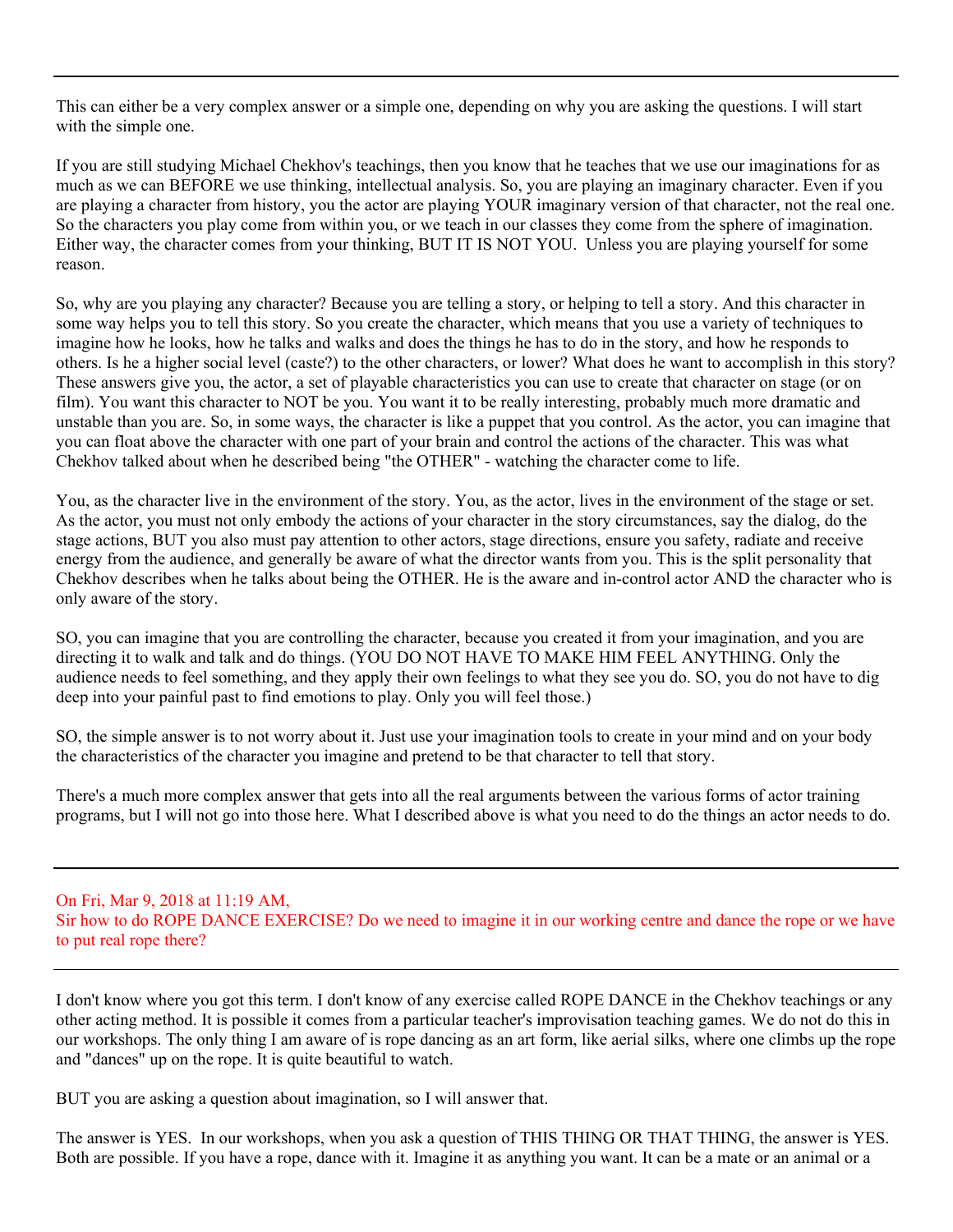rope you want to dance with. IF YOU DO NOT HAVE A ROPE, then imagine the rope. You can do ANYTHING when you use your imagination and that is the great power of imagination. There are NO limits. BUT remember that the audience or class or teacher cannot see what you are imagining. They only see your physical action with whatever you are imagining.

Michael Chekhov was never against doing real things with real people in real circumstances. BUT he wants you to come at those things through your imagination first, because there is so much more to act with in your imagination than there is in the physical world. So, you are completely unlimited in your acting choices and can create your performance in many, many ways. You can even do the same performance every night or in multiple camera-takes and imagine them in different ways each time. And your performance will change each time in subtle, more interesting ways.

So always begin with imagination, then add reality. Imagine a rope dance in as many ways as you can and then, when you have a rope, IF you ever have a rope, then your dance will be more creative and interesting to the audience.

On Wed, Apr 11, 2018 at 12:19 AM, Sir in future I want to work in films. For this which is best acting institute or school in Asia.? Is there any school in Russia where I can learn chekhov's tools also? What will be the fee in Chekhov's school?

I do not know what film schools are in Asia or Russia. You should be able to search those online. Just do your homework about what they offer and what they require of you.

If you go to Chekhov schools in the European area, then your travel costs will be less. I do not know their costs. They also are not strictly film schools. They teach Chekhov tools to actors and directors in that area. IF you came to America, and you know what the travel costs might be for that, the costs of our 1-week intensive program is about \$800 (USD\$) in tuition and we keep our housing cost very low. In our Summer training program in Las Cruces New Mexico USA, which happens in the first week of June, we stay in the college dormitory and that only costs about \$250 for the whole week. During that week, we teach EVERY Chekhov tool that Michael Chekhov developed, plus some others our professional master teachers (with lots of stage and film credits) have also developed. One of those evenings is to learn how to do auditions, and we focus a lot of film auditions. In addition to learning and practicing each Chekhov tool, you learn to do improvisation games using each tool AND you apply that tool to doing a scene with a scene partner. At the end of the week, we perform our scenes in front of a large audience, and that one in New Mexico sometimes gets a pretty big audience.

Our other major training week is during our New Years week and that is held in Gainesville Florida USA at the University of Florida. It's the same costs and the same week-long program.

Of course, coming to America requires a bunch of travel VISA work, and I probably do not have to remind you that America is strict on travel VISAs these days because our current government is very anti-immigration. We had a student from India who submitted for a travel VISA at the last minute, and then it got rejected by the US Embassy, mostly because there was no one in America who could validate her, such as grandparents or something. Our school will provide entrance information you could use for the VISA application, but it did not help with the young girl who applied last year. SO, I can imagine that getting VISAs for travel to Europe would be much easier. They have regular classes in Germany and England/Scotland/Ireland.

You know that Russia has a strong history of actor training, so I know they have very strong schools in Moscow. But I do not know anything about their requirements or costs.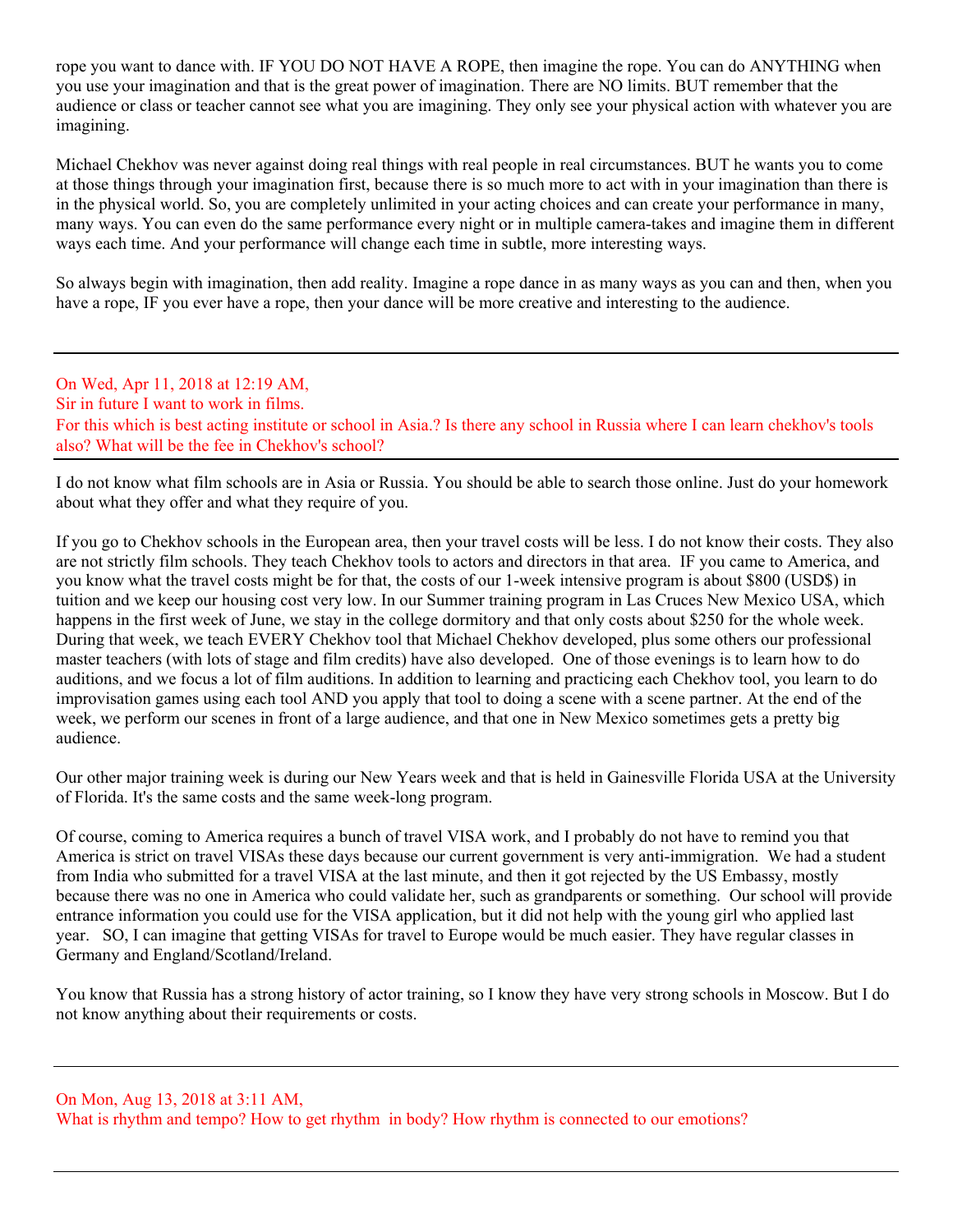If you go to this link and put your mouse over the boxes (or click on the boxes on your phone, you will see a lot of definitions and explanations for the different tools on the chart).

Tempo is simply speed - How fast do you do things? Whether it is moving through space or thinking or doing things on stage or film, there is a speed you do them with. It could be fast or slow or in-between. We teach our students to create a speed scale that means something to them. It could be 1-7 or 1-10 or anything that lets you create different speeds you could choose during an action. Make the middle number your normal speed of life, how fast do you normally walk when you're not in a hurry? Then speeds above and below that can be accentuated to create interesting differences in your movement. We suggest that you practice all movements and physical actions at different speeds to find what feels right. There are people (and characters) who are naturally slow and others who are fast. Watch people walk around you. Listen to them talk. Pay attention to how people think (you may feel that when they are talking or when they respond to you). Some are very quick thinking and others are slow. Most of us are somewhere in between. But the important thing about this with the Chekhov tools is that it allows you to choose a wide variety of characteristics for the character you are playing. And you can simply imagine the speed they might operate in to decide that.

Rhythm is related to speed, but really talks about the starting, stopping and pausing that happens within a movement. There are 5 archetypal rhythms if you study nature. They are archetypal because they just occur naturally throughout nature without any learning or studying or effort.

1. Legato - is smooth with a single start, few pauses, and a single stop. Think of slow, ritual, spiritual music you have hard. it flows easily.

2. Lyrical - is truly musical. It tends to be like legato but also has pauses and smooth starts and stops. You might hear this in minuets or classical ballet. It tends to tell a story and has great emotional feel to it.

3. Staccato - has elements of legato and lyrical, but it has sudden starts and stops and almost jerks around a bit, but it's still controlled. A lot of modern music, especially pop electronic music is staccato, but it exists in all music and if you watch closely, you will see nature, animals and even people who tend to have staccato as a major part of their lives. The main tendency is choppiness.

4. Chaos - this rhythm combines elements of legato, lyrical and staccato, but is extreme with all of them and generally feels like it is out-of-control. Newer music that is jarring to your ear or seems to make you nervous or anxious is chaotic. 5. Stillness - yes, completely total silence and stillness, the state of no movement or action, is a rhythm. Search nature. Watch people around you. You will see people and things that find silence and inaction as one of their primary tools. In your part of the world, I assume you have contacted spiritual men, a pujari or other people of great wisdom. They are not dead. They do have character and personality and they impart wisdom and knowledge, but they do this with great pauses or even silence.

Each of these rhythms interact and interplay with the others. True movement in life has parts of all of these, usually balanced together, but an interesting character in a story may have one of these to an extreme. And it's easy for you to find one of these, overplay it and create a character that looks like no one else (and does not look like you).

Also, temp and rhythm interact. Each of thee 5 rhythms can be acted at any of the speeds on your speed scale. Legato at a speed of 7, for instance, may look like speed skaters on a track. Chaos played at a speed of 2 may look like slow-motion craziness. There is no perfect speed or rhythm. Just find something that looks and feels interesting.

Finally, we talk in more advanced settings about inner and outer speeds and rhythms. You can separate how move on the outside (visible to others) to how you imagine you are moving inside your head. You can have a lyrical action at a speed of 5 on the outside, so that everyone thinks you are feeling calm and easy but have a chaotic speed 7 on the inside. That creates a sense in the audience that something strange is lurking beneath your skin -- your inside demeanor does not match your outer look. And this creates tension in a character and a scene.

Audience (and the camera) can feel all these subtle differences in speed and rhythm. So, they give you great power in choosing your character's personality and conflict.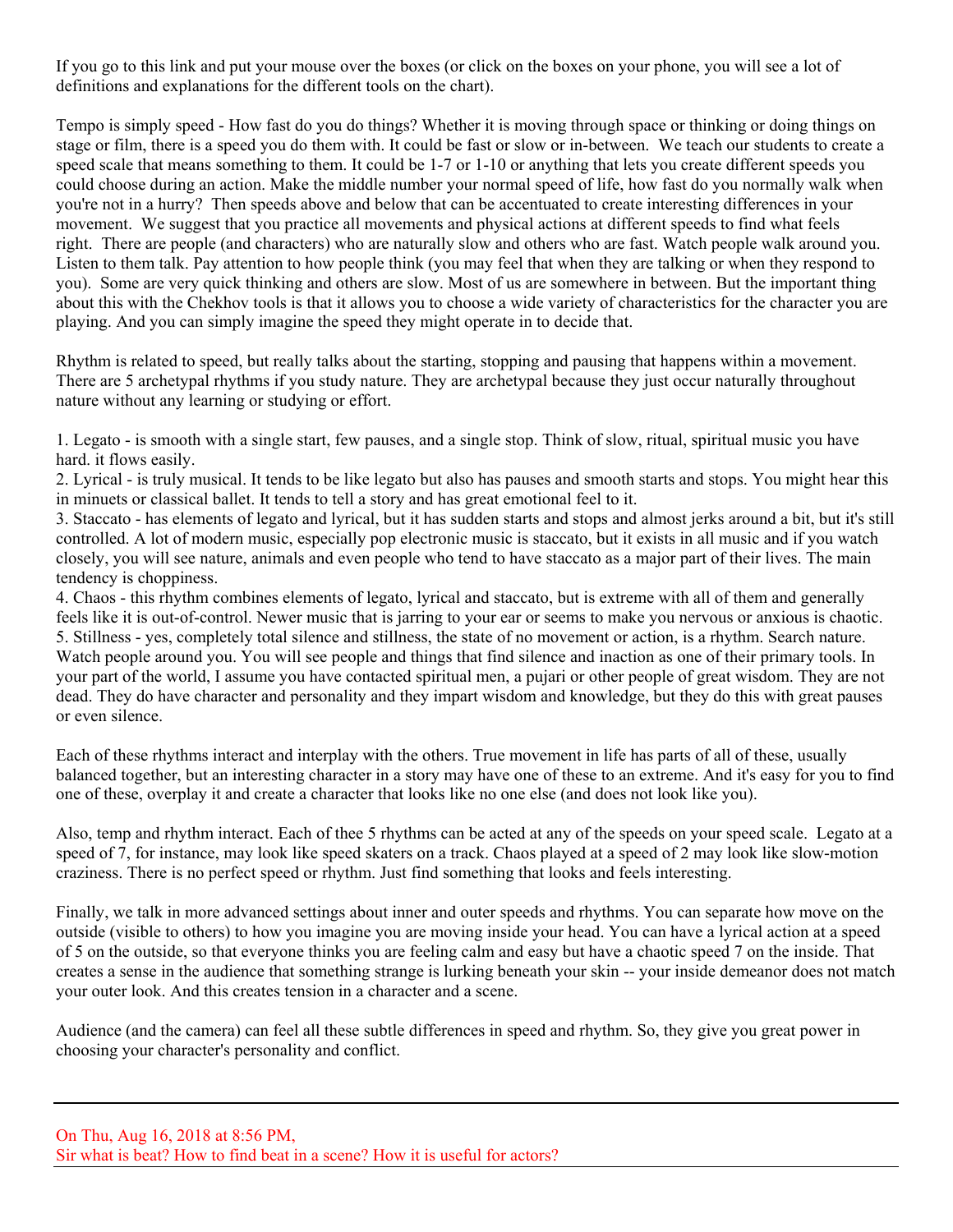A beat is an old term used by most other actor training systems that comes from Stanislavski's use of it at the Moscow Art Theater. It is basically a moment in the script where something happens, characters come in or go out or something causes your character to do something. Often a beat is marked by a pause. It essentially breaks down the script (and story) into the smallest atom. And these atoms of text are subjective - it might be obvious in the text, but it is often not and is something the director will point out to you.

In Chekhov work, we know about beats, but they aren't too important to us. We do mark anytime something in the text or directions cause an atmosphere change. That might be when a major character enters or exits. Or it might be when something in the flow of the story happens (like a major event) that affects everyone in the play. To use this, you need to understand overall and personal atmospheres, so go back to Joe Herrera's videos to learn more about atmospheres.

Whether you use beats or events (which is what we call climaxes, which we count 9 in a play or film of any length), it's important because it provides the interesting moments in the story. The audience sees these beats or atmosphere changes as important signposts in the story. And they help you as the actor to know where you are and how to change your character's "feelings" or actions because of it.

On Wed, Aug 22, 2018 at 2:24 AM, Sir this time i have very simple question How to internalize text? After getting script we to memorize the text? Or there are other techniques to internalize text?

I'm not sure what you mean by "internalize text." Do you mean memorize it? Or are you talking about making the text your own SO that you can remember it better and know how to play the character who is saying it? In either case, your question is not so simple.

Chekhov taught that the best way to memorize the script is in reverse. Start with the last lines or paragraph and memorize that. Once you can easily say that without referring to a script, move to the line or paragraph (or speech) in front of that. Work on that, and then be able to say that AND the last lines/paragraph without looking at a script. Then keep moving forward, adding a line or paragraph each time until you have the whole script memorized. If you ever have to look back at the script, return to the process. This doesn't all have to be done right up front, though it will help you to "get up on your feet and move and act without having to carry and refer to a script."

I will tell you that I always start out memory work by WRITING and SAYING the text at the same time. This exercises both the vocal and hearing parts of my brain, but also the visual and touch sensory parts. By exercising more of the brain, it is primed to embed the text into more association areas of the brain and make it easier to remember.

NOW on the other hand, internalizing the text is more about making it meaningful for you, the actor. What do the words mean, both to the character, to the playwright/screenwriter, the director, and to you the actor? Find real meaning for those words in your own psyche and background. If you don't know what a word means, look it up. Ask others. In a play the words are important - the playwright spends years crafting those words to mean something critical to the story. So make sure YOU know what they mean and then make them mean something to you.

Beyond that, in Chekhov, we spend much more time working on the imagination of what our character looks like, how they walk and hold themselves, how they talk, and how they would do the actions that gets them what they want in the scene. The text kind of falls in place. If you know what your character wants in the scene, who they can get it from, and who is trying to stop them from getting it, then the text will make more sense and you will find the "text" even if it's not exactly what is written. Strive for being true to the text. But don't be enslaved by it.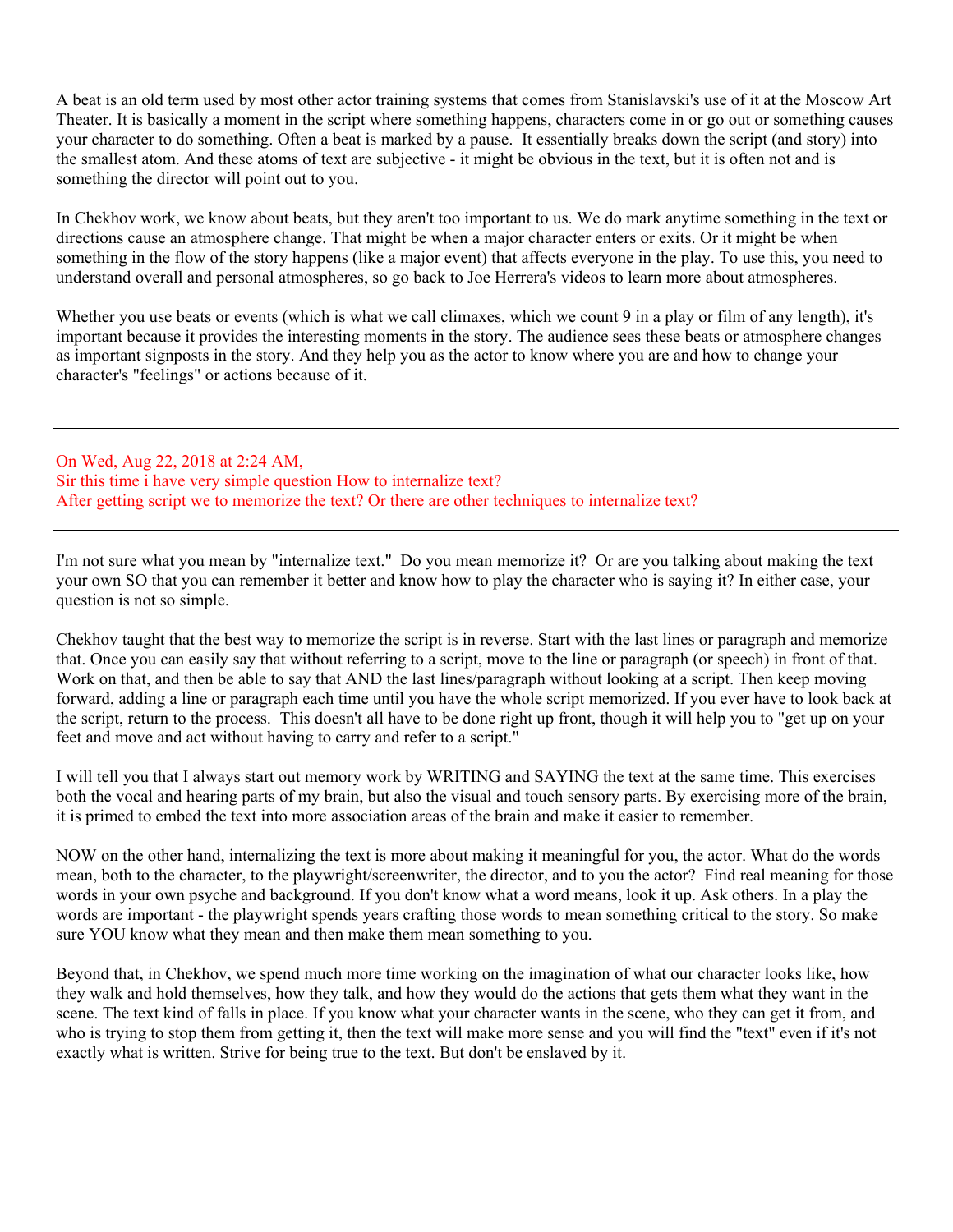# On Thu, Aug 23, 2018 at 9:07 AM,

In one book I read that - "you can give your character one secret in any scene or through the play. If you have secret your character will be more 3 dimensional more unpredictable and more human" what are the others things actor can internalize just like secret (apart from PG) so character will be more unpredictable and more human.?

What gives a character are physical and observable characteristics or features that look interesting to an audience. There are many, many of those and finding them is what our training workshops, and what Chekhov's tools, are for. But always remember that the audience can only see what they can see with their eyes. They cannot see what you think or what you feel UNLESS those things come out physically on stage. You might FEEL fear, which really is a secret inside your head, but if you somehow act that fear out with your face or body, the audience will never know it. SO, the idea of "holding a secret through the play," will do nothing for the audience unless you somehow act out physically what that secret means. HOWEVER, a secret can create tension inside of you and you may not be able to hide it - it might come out in your actions.

Another way to look at having a secret is to say that you must have an objective, that is, something you really must get or achieve. And that often is secret until the audience figures it out through your repeated attempts. IF you are blocked from getting that objective in every scene, until you finally do get it or finally fail to get it, then the internal psychological drive inside your character (which is inside your own imagination) to get that objective can make you act physically in certain ways that the audience can then see. BUT remember always, the audience never knows what you are thinking unless you verbally tell them - so they will interpret what they see you do through their own beliefs and thoughts.

YOU cannot make the audience feel anything. They will feel what they feel because of what they interpret in what you are doing. This is a major difference in what Chekhov teaches and what other actor training systems teach.

SO, if you want to create a secret (an internal thought that you do not ever reveal) and you let that secret drive your character to do physical things in your scenes that the audience can see, then you can make your character more interesting and fun to watch. You can also do that through several other Chekhov tools. In fact, all of them are tools that help you imagine the characteristics of your character, especially if they are different from your own personal characteristics. Every tool on our Chart of Inspired Actions opens your imagination to try out and then practice those different characteristics.

AND, in the middle of a scene or play, IF you are not inspired by something to play the scene, you can use one of the tools to help you quickly get through that scene. That is the PG, especially if you are taught the right way to do it, which is a movement sequence with your beginning, middle and ending positions. Done right, you can do this exercise immediately before you go on-stage or in front of the camera and it will put into your bones, meaning you don't have to think about it, what that scene means to you. You might even mirror small pieces of that movement sequence into your on-stage character's actions. BUT you would never in a real scene DO that PG full out. It is, like most of the tools and like most of the Stanislavsky method, a practice tool, not a performance tool.

On Mon, Aug 27, 2018 at 10:51 PM, Sir tell me about pause. I have read somewhere that pause can be two types 1) logical pause 2) psychological pause. What does Chekhov say about pause?

The pause is an important part of any dramatic action. We use it for two reasons. One is to pause before a dramatic moment to build audience suspense for what will come next. The other is to pause after a dramatic event to give the audience time to absorb, reflect and internalize what has just happened. This refers to events, but can also be a phrase, a line, or even a dramatic word. If you listen to comedians, there will almost always be a quick pause just before the punch line, which raises audience tension for a moment and then brings them down with the punch line. That makes it funnier. You do not have to make a big deal of it. It doesn't rise to the level of filling pages of rhetoric about it. Just find the most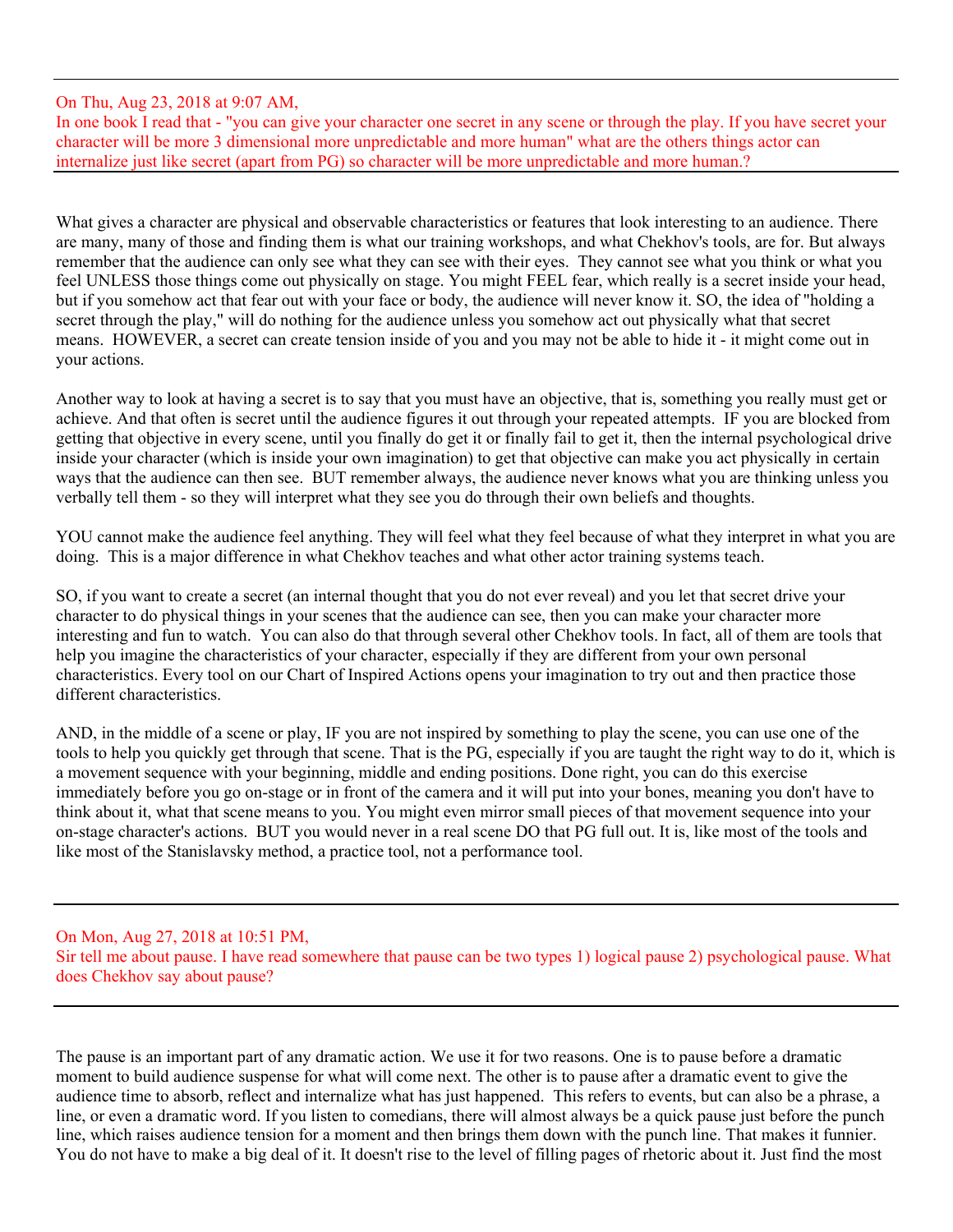important moments in a scene or line and decide whether you want to build tension before it or allow its impact to go deeper after it. In our workshop scene work, we expect scene partners and monologues to have at least one important pause. The timing is variable. A short pause builds a little tension. A long pause builds a lot of tension. But if it's too long you lose or confuse the audience. A 1-2 count is probably all you need unless it's like the most important event or moment in the play and then you may only have a 4-5 count.

Try it, with different moments and different times. Try it both before and after to feel the effect.

On Sun, Sep 2, 2018 at 1:45 AM,

Sir ...it will be very helpful for me if you send me old notes or script or something like that where you or any Student or teacher have breakdown the script. .into beats, events, objectives , super objectives, PG, actions etc....it will be very very helpful for me sir.

This is a complicated subject that may fill a large notebook. And each time a director or actor does it, it changes, because the motivations for doing the play/film/role change. And every director or actor can do this and be completely different from each other. There's not a single right way to analyze a script. In our training we do not start with analysis. We start with a tool we developed called SynthAnalysis. This is a tool that came from multiple ideas by different teachers and our own development. It makes maximum use of Chekhov's imagination techniques to discover through ensemble improv the themes, ideas, objectives, super-objectives, PG's, scene events (including climaxes) and atmospheres. Only then might we look a bit more at beats and other breakdowns in the script. We might then look at notes about what's in the script. But it all is based on our own idea of what the play/film is about. As an actor, you should be part of the ensemble that does this, but if it's not done, then you can do it for your role, and it will be supremely helpful. BUT it is an advanced, advanced technique that needs real experience and training.

So, we do not really have any of those kinds of notes to share with you. Once a play is analyzed, it's really gone, and we start over from scratch if we do it again.

And this leads to the fact that you are reaching levels of questions and research that indicate you should attend training. Only ours will do SynthAnalysis as a major preparation tool, but others in Europe and Asia will cover a lot of Chekhov tools. You owe it to yourself to pursue this kind of advanced experience.

IF you would like to see how Chekhov himself handled this analysis thing, you can read in a chapter in each of his main books, On the Technique of Acting and To The Actor. BUT, get another book, To the Director and Playwright, and you will not only find more detail about all this scene analysis, but half of the book is his own director notes on The Revisor, or Inspector General in Russian. This is an invaluable book available through most online bookstores.

On Wed, Sep 12, 2018 at 11:56 AM, Sir what is difference between realistic acting and truthfull acting.? Sir also explain higher ego?

The BIG argument between the various acting schools over the last 100 years relates to realism versus impressionism, whether in art or acting. Is a character realistic, that is, does he act in the story exactly as he would act in real life? Does he use events from his own life to look like you might see him on the street doing what he is doing in the play/movie. Many Hollywood actors were trained this way, especially through the various forms of the Stanislavsky System, the Method, Uta Hagen, Meisner, and a host of off-shoots.

This argument began in the Moscow Art Theater in the late 1890s through 1920s, where Konstantin Stanislavsky began to explore the way to create a more honest portrayal on-stage than what was the norm at that time. He developed his early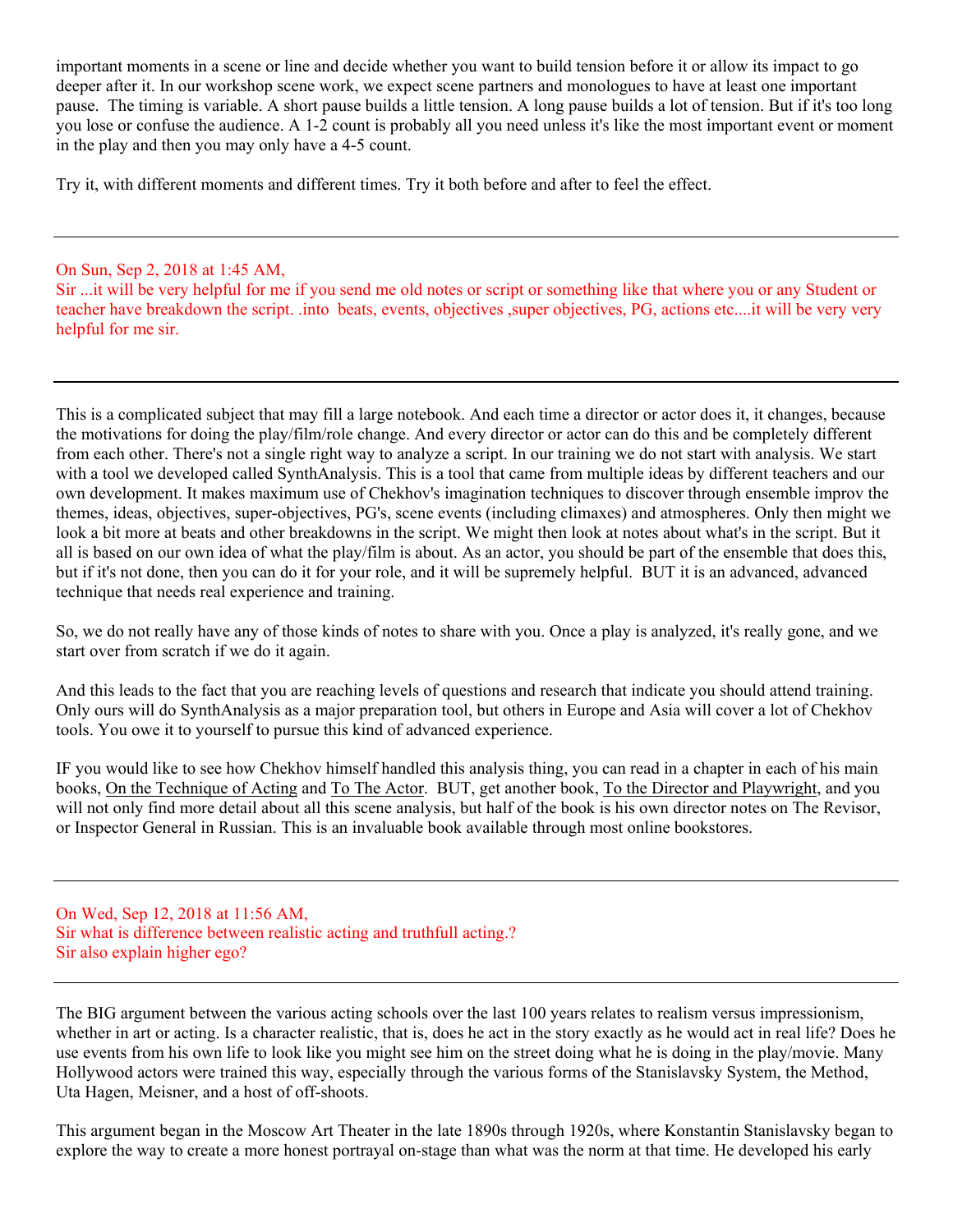system with tools (such as Affective Memories, As-If, etc.) specifically because he and his MXAT partners wanted to affect their audiences. Michael Chekhov was part of that process, but he did not believe that they should be trying to recreate real life on-stage, but rather he wanted to thrill audiences with deep feelings, spectacle, and imaginary worlds the characters could live in. This became the main "disagreement" between he and Stanislavsky, who loved him nonetheless. In time, Stanislavsky worked with Chekhov and others and came to believe much closer to what Chekhov was teaching. BUT, in Western countries, this evolution in Stanislavsky did not get out before they had already latched onto his earliest experiments. SO that's what they taught for the past 60-70 years.

Truthful Acting is not a specific term in the early years of actor training, but it's close enough to realistic acting to be synonymous. There are also, today, even within our National Michael Chekhov teacher groups, schools that use truthful acting to also refer to what WE (Chekhov) do, which is find the truth of a character through imagination and psychological gestures to be a more interesting, compelling character.

Higher Ego is a term Chekhov developed to refer to his highest sphere of imagination to get the characteristics for his characters. This comes from the psychological concept of ID, Ego, and Super-Ego. Freud was a big deal in the days of the early Russian theater guys, and Chekhov and Stanislavsky and the others really studied those concepts back then. Freud did not actually coin ego, id, and Super-Ego. Freud's actual terms for those are "the It", "the I", and "the Over-I" (or "I above")

So the earlier argument about imagination versus realism fits here too. Stanislavsky and others were tied into trying to develop the ego and id concepts, but Chekhov, Vakhtangov and others wanted to seek the Super-Ego, and even beyond that to Chekhov's Higher Ego. But the terms overlap some.

Research Freud, Ego, Id, and Super-Ego a bit and then read what Chekhov wrote about the Higher Ego. It has a spiritual connection than Freud's use of them to explain humans and human dysfunction.

#### On Fri, Sep 21, 2018 at 6:20 AM,

Hello sir. If I find that my character's favourite colour is blue, his favourite sport is cricket. His home is made of wood. In past he has hit his brother with rod etc. How I will internalize this much details? If these things are in my head then how I will make it live in my body?

You are thinking you must put this kind of information into your body. You do not. There is no way that an audience can see what you hold in your head unless you reveal it some way. How can you reveal in your body that you hit your brother with a rod? That is part of the backstory of your character, and maybe part of the given circumstances of the scene. But it's something only you will know unless it is revealed in the script. Just like an audience cannot know what you are feeling as the actor, unless you indicate it someway, and that is usually when the director says, "you're indicating." That sounds or looks false.

The back story may be a way for you as the actor to develop the personality of your character. It may explain why he does the things he does or acts the way he acts. But it can only help you a little bit in becoming the character.

What will help comes out of your imagination of what your character looks like, how he holds himself, how he moves through the space, whether he pushes or pulls or gathers or reaches to get what he wants. It may be true that YOU, while knowing that he hit his brother with a rod, will help you understand what he wants in the scene, how far he might go to get it, and what kind of resistance he might encounter. This might help you imagine what he might do to overcome that resistance?

Chekhov says to not do any of the research of the backstory or personality traits until AFTER you have spent time imagining all the physical characteristics, body type, face structure, how he walks or talks or reacts to things that happen. Do that by closing your eyes for awhile and imagining your character physically appear in front of you so that you can see all those things. Imagine. THEN look at the script for clues to his backstory. IF you are doing a character from history, that is when you can research the historical facts. BUT remember you are not trying to render even a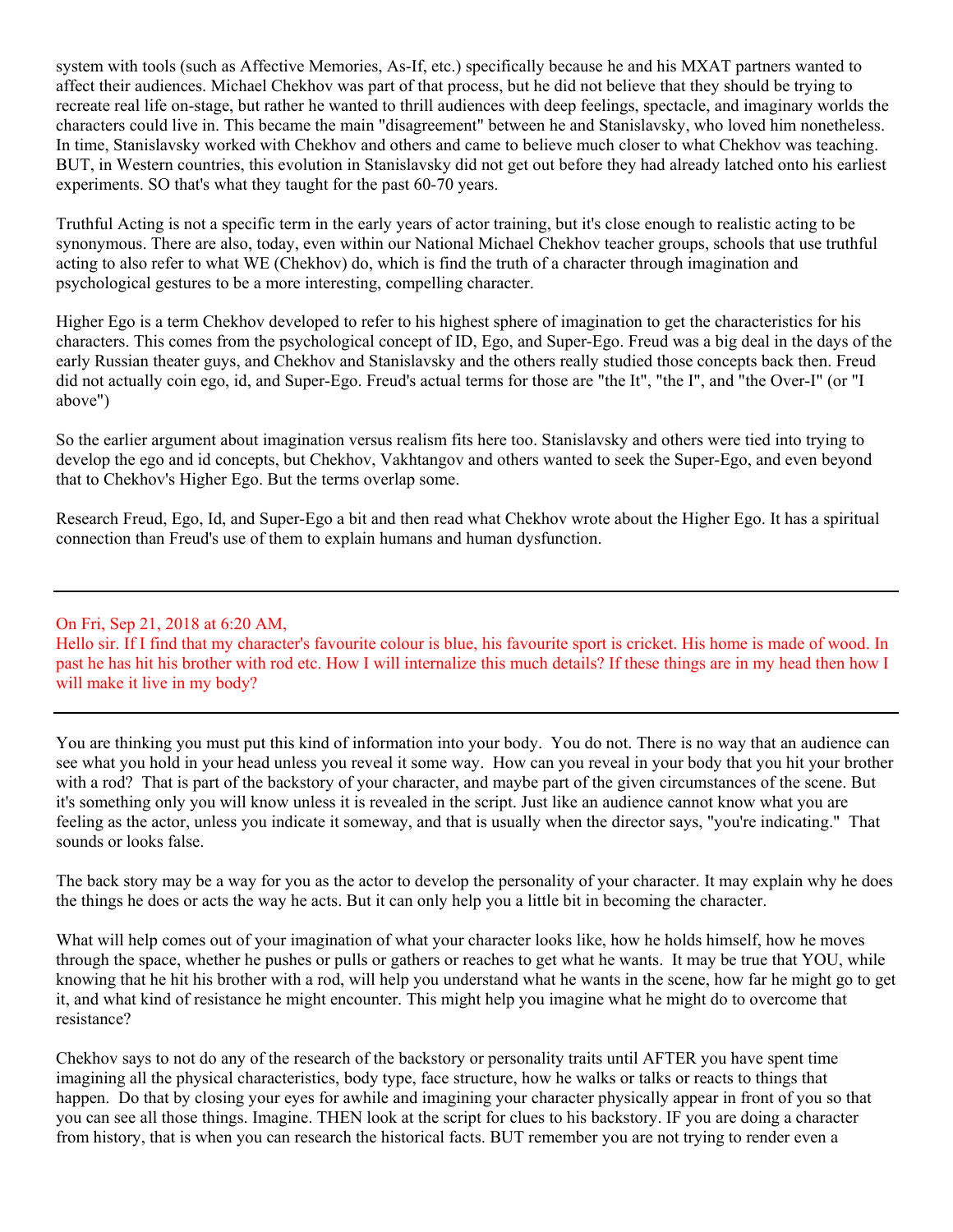historical character exactly. You are trying to create a representation of your character from your own imagination in this specific set of circumstances. You have the freedom to choose him as you see him. AND this is your artistic creation.

### On Mon, Sep 24, 2018 at 3:29 AM, Sir please tell me what are the variations we can do with expansion and contraction exercise?

Expansion and contraction are the most basic movements in life. Inhale, exhale. Tides in, tides out. Flowers open, flowers close. Birth, death. Wherever you look, listen or touch, even within your own body, there is Exp/Con going on all the time. This movement has no resistance - that comes with MFFR (molding, flowing, flying, radiating). So Exp/Con is a rhythmical, repetitive movement. What you can do, however, is to vary the size, speed, and visibility of those movements.

Use a scale of 0-10 with 0 being the most extreme contraction you can accomplish and then begin to expand out to 10, which is the most extreme expansion you can physically make. Reach the stars! Some natural expansions may be at the molecular level and others may be continental shifts.

You can also vary the speed you do them with. In nature, which Chekhov mirrors a lot, there are things that expand very quickly - think of a hummingbird's heartbeat - and others that are very slow - the seasons are exp/con of climates, the geological movement of the earth is on glacial timescales. Within you own body, there are very slow ex/cons, such as you digestive cycles, and very fast ones, such as the neurological operations in your brain. Some are very irregular, such as your brain waves, and others are very regular, your heartbeat. Play with all these variations.

Finally, you can do these totally internally (stand still and move nothing physically but allow your imagination to see yourself moving at the maximum you could do physically). We call this veiled, in this case, fully veiled. We always start out our physical work fully UN-veiled, that is with the maximum visibility of your physical action. After we get the physical movements down with all the variations mentioned above, then we begin to veil it. Think of veiling as putting a covering over a strong light bulb. The bulb always shines at the same bright intensity, but by putting a veil over it, you see less light. So, you imagine a veil covering your 100% physical effort so that someone who is watching would see less movement - but you are still doing the maximum ex/con you can do.

With these variations, there are two extremes, which are the maximum limits of your own physical ability, and an unlimited of intermediate steps. It's easiest to put it on an integer scale, like 0-10 or 1-7 or something that helps you imagine it, but there are many more in-between steps you could try. Never reduce your possibilities with any kind of limits. Always explore as much as you can.

On Sat, Nov 3, 2018 at 10:29 PM, Dear sir.. I'm doing one play here. I got a little part. I did preparation for my part but I'm unable to react truthfully to other characters. What should I do now?

Tell me the play and your character. What did you make your character into?

*It's me and the director both said that you are not reacting truthfully sir*. *They are saying I am saying lines with no variation, It's going flat. I know my PG for whole scene. I'm doing and modifying it. But PG is not working. Now what should I do sir*?

Is it someone else who is telling you that you are not reacting truthfully, OR is it you judging yourself?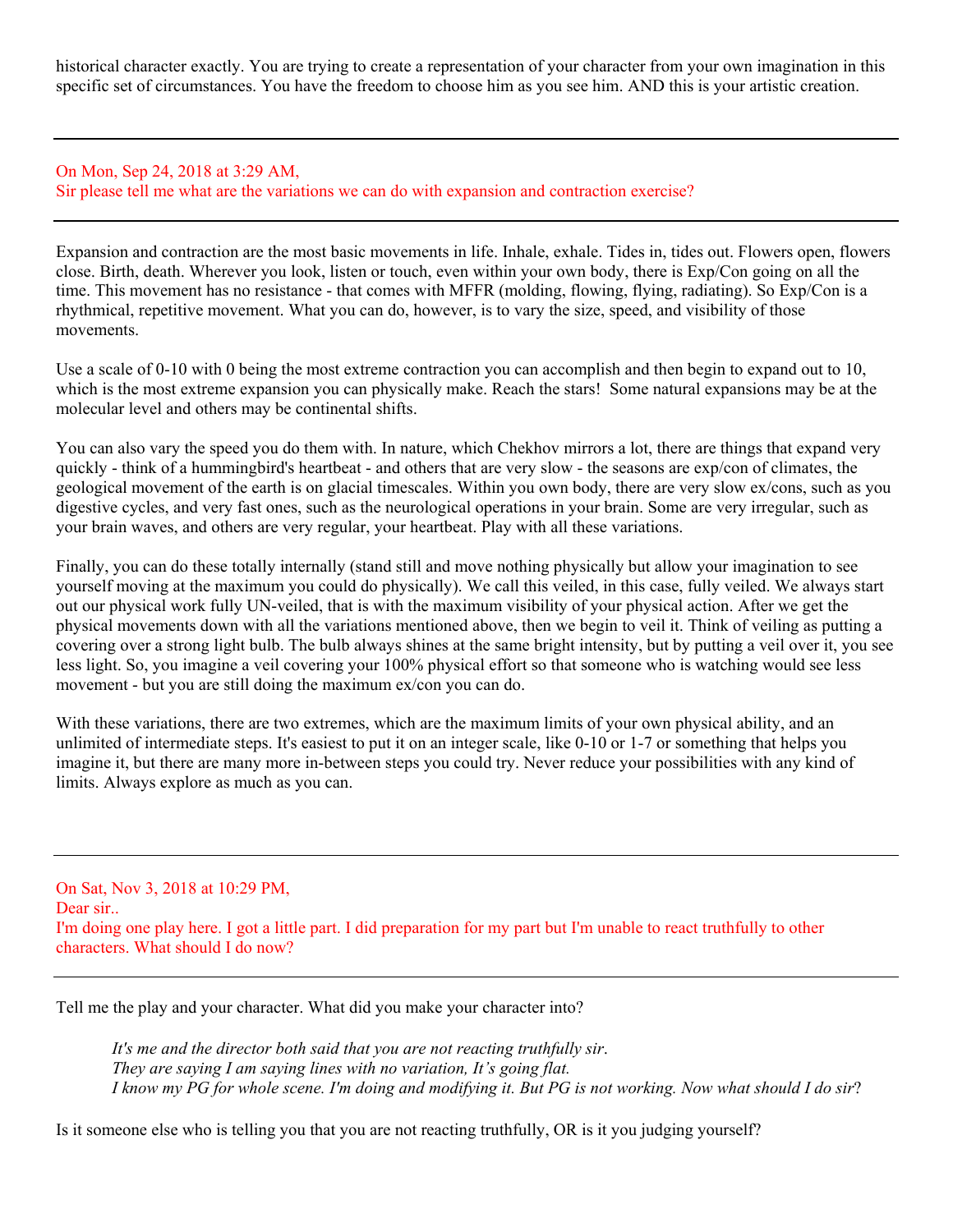Are you reacting at all to other characters? If so, then that is truthful. the only untruthful reaction is NO reaction. Only you know how your character reacts. No one else can judge that because that is inside of you. IF another character yells at you, then you might look shocked or get angry and yell back or you might get scared and pull back OR you might not be intimidated by them at all and you might react with skepticism or even laugh at then. It's your character and only you can decide how to react.

Now if the script tells you how your character should react, ("Bob reacts with surprise and shock and runs to the door"), then you do that action and let your character decide how he feels about it. Scripts almost never tell a character how to feel - they sometimes indicate the action the character does in the reaction and you can imagine how he "felt."

IF it is the director who tells you that you are not reacting truthfully, then you need to ask him or her what they see, how they want you to react, more importantly what they want your character to do in that reaction. REMEMBER, the audience, the director, the other actors, only you, knows how you feel or what you are thinking. They ONLY see what you do. That is why Stanislavsky and every great acting teacher concentrated on what ACTIONS you play, not how the character or the actor feels.

On Sun, Dec 2, 2018 at 10:34 AM, Dear sir. What kind of differences are b/w Meisner technique and Chekhov's technique?

This is a very wide and complex subject. And it doesn't have a lot to do with how well someone can act. It's an intellectual academic discussion. BUT I'd boil the difference down this way.

Meisner is an entirely mental method. Although there are other things he teaches, Sandy is famous for one main skill to learn - RESPONSE. His training is primarily built around how you respond to another actor and how he responds to you. You'll spend a very long time working with a partner trying to learn how to respond "truthfully" at least in the eyes of the teacher. So, you'll stand there facing your partner and he will say something, and you'll respond with something. For many times you try this, your teacher will say it is not truthful. And you will keep trying it until you finally respond in a way the teacher things are "truthful." (By the way, this is a vast over-simplification of this amazing process, which you really do need to experience with a good Meisner teacher rather than a book.) There's that word truthful in quotes again. BECAUSE the audience never knows what "truth" is. They only know what they see, and in a stage play, it's normally only the large physical movements they see. They will never see you furrow your eyebrows and squint because you "feel" your character is sad. They may sit 50-80 feet away from you. ALSO, those who say you are not "truthful" are only trying to get you to respond to something hurtful that your acting partner says AS THEY, the teacher, WOULD RESPOND. That for them is "real" and "natural." But they are not the actor in that moment. It is your response that matters.

The key is that ALL mental work is purely mental. Meisner exercises were originally taught at schools that ALSO taught Chekhov, so Meisner knew you would leave his mentally driven class and go to a physical class where you would learn to put all that truthful response into your body. That was Chekhov.

Chekhov is primarily known for the physical tools that take the actor out of their head and gets them to act "truthfully" through their body. Now there is also mental aspects in Chekhov, but the difference is that Chekhov teaches the mental work comes through the imagination, NOT as it might be done in life with real people. He was more interested in the spectacle of acting, not trying to recreate everyday experience. AND he knew that the audience is not really interested in seeing a play with normal reactions. They want spectacle. They want to see people react wildly as if the character is unstable.

SO, I would recommend Meisner training for anyone, because what it does well is to get you to respond from within yourself in a way that does not sound rehearsed, planned, or previously known. And that is valuable. BUT some Meisner teachers are driven to ensure their future income by demanding that their teaching is the only thing you'll ever need. So, they easily get upset if they find out you are trying to learn other acting methods, and I have seen some of them get abusive with actors who do not respond the way they think they should. But not ALL Meisner teachers are this way. Look for someone who both teaches you AND builds up your confidence. Be careful and do not ever put up with any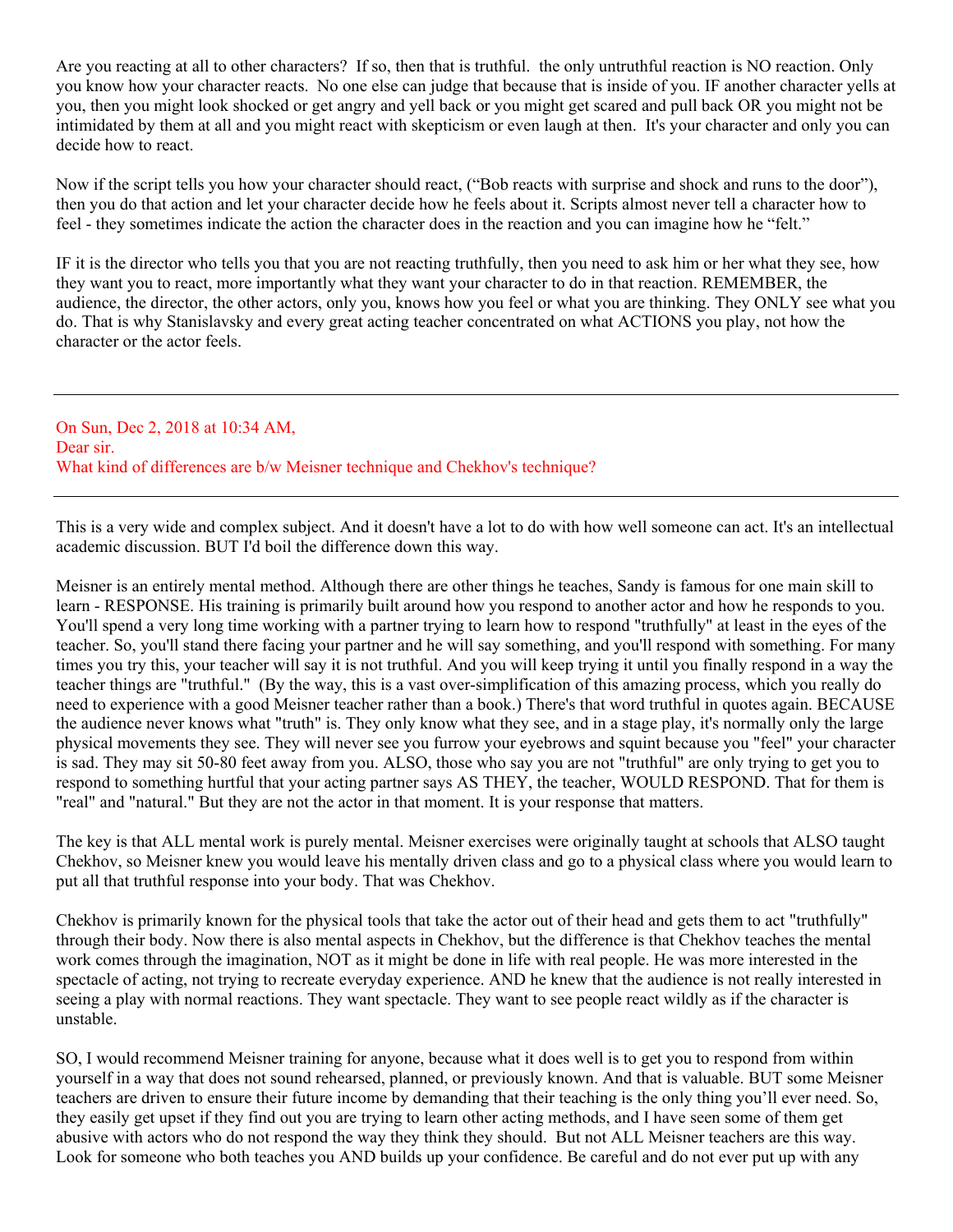abusive behavior from any acting teacher from any acting method. It's not worth it to you if you constantly feel bad about yourself. By the way, there are now schools that have re-combined Meisner and Chekhov methods in the same courses.

Chekhov training is open to all others. NMCA is highly inclusive. We see value in other methods. But you should get a strong physical basis in your body for acting, along with the self-confidence Chekhov builds in actors before you go off to experience other methods.

On Tue, Dec 11, 2018 at 2:07 PM, Sir what is physical action of Stanislavsky? Is it like Chekhov's technique?

The answer is, yes, but not nearly as developed as Chekhov did. It came later in his last published book and after a year or two of experiments with the System in the earliest days.

When Moscow Art Theater (MXAT) was started by Stanislavsky and Nemiro-Danchenkov, they had a goal to search for a way to consistent truthful acting. What they saw in almost all performance was that plays appeared staged, meant to try to show how the "star" of that show could really "act" like they were real, but it did not feel true, and audiences walked away feeling empty. And the system of theater was designed to make sure the "stars" would never get upstaged by other actors. So, all supporting characters were purposely directed to disappear when the star entered. BUT Stanislavsky could also see that there were a few actors in the world who seemed to be inspired to real acting that felt true to audiences. And when that happened, audiences were emotionally activated. He wanted that. The challenge was to find out how to make that kind of acting possible for all actors. How do you make every performance seem real? That was the goal of MXAT.

In the beginning, he focused all his efforts and the experiments with his colleagues (Chekhov was one) on how to create an emotional life. That was how they eventually came to the idea of using the actor's own inner personality to show pain and sadness. That became a huge thing across the acting world, and it became one of the things that he and Chekhov were known to "fight over." Chekhov did not believe in having the character's traits come from the actor's own personal traits. He discovered that using his imagination to create those character traits were better, more interesting, and safer.

In time, Stanislavsky also reduced his belief in the importance of emotional life in a character, but the earliest experiments had already been taken around the world and became the only thing actors were taught. In the meantime, because of Chekhov's own experiments and work at MXAT, along with a set of other actors/directors who worked there, Stanislavsky came to believe that action by actors on-stage was the most important thing. If you read his last book on acting, you will see how he really believed in much the same ideas as Chekhov.

By the way, "fights" between Stanislavski and Chekhov were always mischaracterized. They disagreed – didn't fight. MXAT and the System was a collaborative effort (not a teaching system) where everyone contributed ideas, they tried them in plays, and discovered what worked for each. Stanislavski taught Chekhov – Chekhov taught Stanislavski – and the other directors there did the same. It was an acting laboratory, not a school. Despite reported arguments, Stanislavski did say Chekhov was "his greatest student," instructed Stella Adler to seek out Michael Chekhov to take the next step, and it was Chekhov who got the moniker, Greatest Russian Actor.

This is a quick answer to a very large subject, but you should get the idea from this.

On Thu, Dec 13, 2018 at 9:34 AM,

Sir how many months we should give to prepare full length theatre production? Many directors are doing it in only 1 month or less than 1 month sometimes only 10 days is it good to prepare in 10 days?I have problems when we get less time for production? My director is doing in only 15 days I can't live character and understand script in 15 days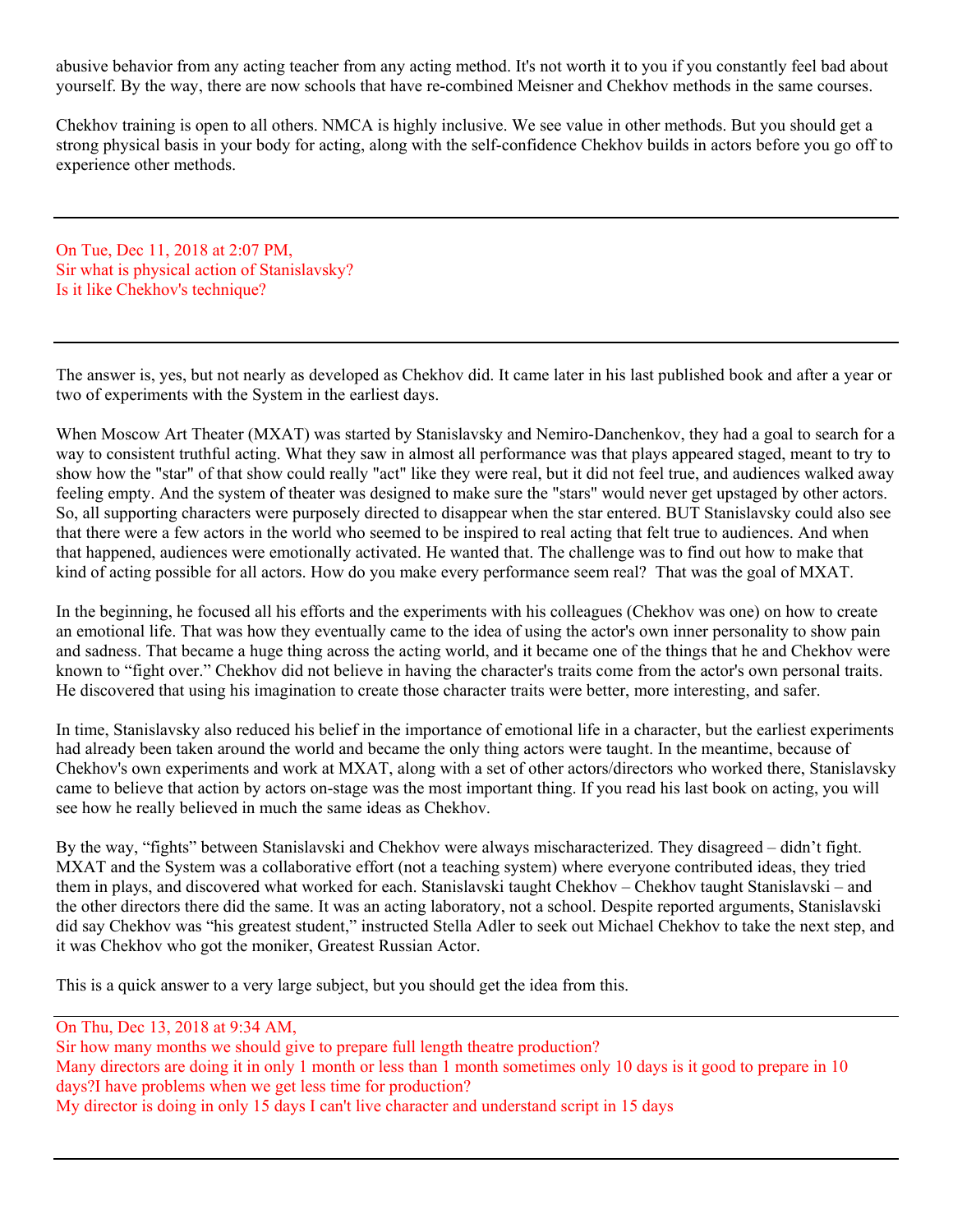You asked two questions. First, what is normal for the industry regarding rehearsals? Second, how do I work when a director only has a short time to rehearse?

In the days of Stanislavsky and Chekhov and the early companies, they would rehearse a year! In those days, they could, because they were all paid by investors and government and vast audiences who would pay top\$\$\$ to see shows. They might also play that show for months or a year. BUT those days are over. There are no big subsidies (\$\$\$) for theater companies. Unless it is Broadway or West End, shows cannot afford to play for years. And, outside of those big productions, audiences do not drive-up ticket prices.

Even with all that, many productions are forced to pay their professionals for non-productive (as in rehearsals) work and that can force a production company to get by with the least amount of rehearsal possible. In community and small professional theaters, it is very common for rehearsals to be a month or less. Your experience of 10-days is unusual, unless the play is a standard where everyone should know the characters and lines and directors can cast actors who probably already know the scripts. I know there are some Shakespeare companies around who have a week of intense rehearsals and then start the run. Often, the actors have either played the roles before and do not really need much rehearsal OR they just put a script coach off-stage and actors regularly call "line" to get the text they should say. BUT, of course, this puts a real challenge for younger or inexperienced actors who do not know the script.

So, it is much more normal now for shows to only get a month or less to rehearse. Does that mean it is a bad show? Not necessarily. I have seen many great shows that only had 3-weeks to rehearse. I have been in a few. It's normal around here for local theater.

In our main workshops, students have only 5-days to prepare their roles before a single-night performance. And they are consistently high-quality. We have an advanced workshop that uses only 4-days to start from scratch, to create a story idea, develop the show and the script, rehearse the story, and present it to a one-night performance. And it is always very high-quality, because we all use the Chekhov tools together and work together to do that.

The bigger question is your second one. How do I prepare a character in such a short time?

This is when training really helps you. The magic of Chekhov tools, if you know them so well you can use one or more naturally, is that you can create a very interesting complex character in an instant! It does not take a long time to prepare unless you are using any of several other methods. The magic of Chekhov is that it only takes ONE TOOL to create a character, and if you know them all somewhat, then using that one tool will activate the others and you will find that you will be using some of the other tools without any effort or preparation. BUT...

Therefore training with someone who really knows those tools helps you. In our training, we learn, practice, apply and understand each of all the tools on the chart, and then some extras as-well. So that you put them all into your toolbox and can pull one out when you need it the most. Is it always PG or Centers? No. Those are useful if you know how to use them, but you may find that a character only needs to know how to Push or Pull as an archetypal gesture to be interesting to the audience. AND that is what your job is as an actor.

Here is the difference in an amateur actor and a professional one? The amateur needs a lot of preparation to create a character and understand what the director needs you to do. The professional not only can create that character in the moment but can be consistent in delivering a quality character the same way every time. The director can always depend on the professional to do what is needed for that character without having to retrain them or use a lot of rehearsal time. SO, you have a goal of becoming a professional actor, then you need to teach your body and your mind to consistently make that character work for the story and the show. And you will need to learn to do that each time with very little rehearsal. Short rehearsals are becoming normal.

## On Sun, Dec 30, 2018 at 8:31 PM,

"Sir once you gave me example than. In animated movie characters can't feel and think anything they can do only actions same thing is for actors(humans) that they have to do actions to produce emotions on audience? " This type of statement you gave sir - Will you please explain it in detail?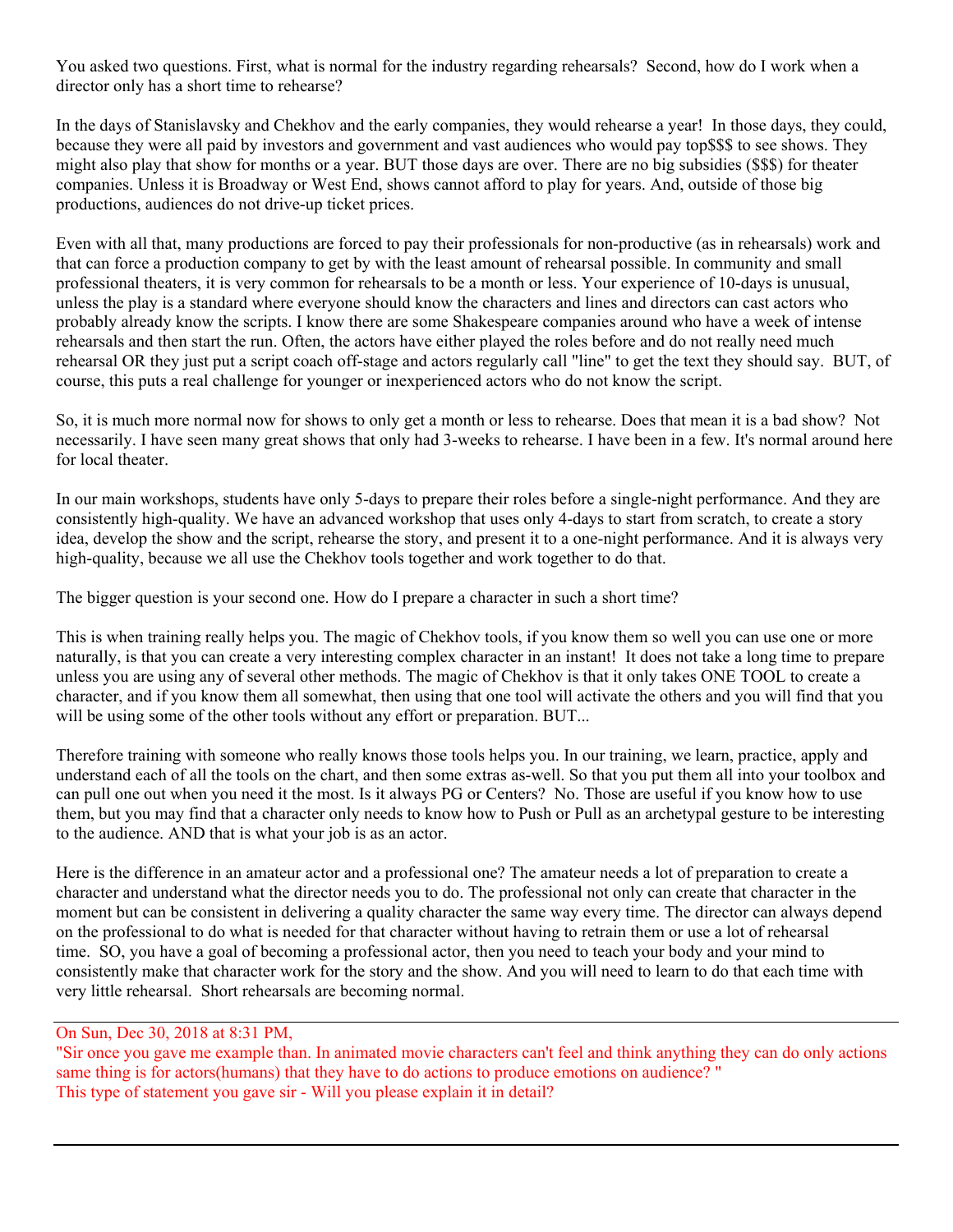If you take a piece of paper and draw a cute little animal on it, it will be a character on that page, just like a character in an animation or a cartoon. We draw teddy bears here. What do Indian children love as cuddly little animals? Now draw a big frown on its little face. What is that little animal feeling?

Nothing. It feels nothing. It is a piece of paper. But of course, if you show that little frowning animal to other people, especially children, they will say it is sad. But that little drawing on a piece of paper feels nothing. It is THEY, **the audience**, who **feel something**. They feel sad on behalf of that little animal. And artists are good at drawing pictures that LOOK LIKE THEY FEEL SAD. Animation artists also are good at making their characters look like they feel something, angry, sad, mad, hurt, happy. That is also true of the old cartoons that were made with clay to look like they could move and feel something. But they were clay - so they could not feel anything.

Animation art is drawn on a computer and then turned into movie footage. Those drawn characters and how they look are stored in computer memory and maybe on a digital file or tape. So, they are bits in computer memory. What do bits in computer memory feel? Nothing. But the animation artists are good at making them LOOK LIKE they feel something, and animation audiences are trained by culture and nature to respond to what they look and act like. The animated character does not feel anything. But you, the audience, responds to how they are drawn and how they act, and YOU FEEL THE FEELING YOU THINK THEY LOOK. Draw a frown and YOU feel sad. Draw a smile and YOU feel happy.

The same is true with real actors on stage, film, or TV. The audience cannot possibly read your mind. They cannot possibly know what you are feeling at any moment. What they can do is see your smile or hear you laugh and then THEY FEEL happy. They can see you frown or hear you cry, and THEY FEEL sad. They can see your angry face or see you strike out at someone or yell at someone and THEY anger or fear. BUT you can easily smile or laugh or frown or cry or strike out at someone on cue AND not be feeling any of those things yourself. If you are an actor on-stage especially, with other live actors, if everyone were to feel that way on-stage all the time, it would be very hard to have a good working stage for professional actors.

Our NMCA workshop is in Florida this week, right now, and we are teaching actors how to quickly enter a scene and laugh or cry or get angry or scared in a couple of seconds, do their scene, and then get out of it immediately. For the audience who watches, it looks like they are happy, sad, or angry. But that is only because they LOOK LIKE they feel something, BUT it is the audience empathizes with them. They think the character is feeling something and they feel it with them, but in truth the character is being created by actors who are feeling nothing, other than anxious about remembering their lines or nervous about being in front of a crowd of people.

THE ACTORS DO NOT FEEL WHAT THE CHARACTER IS FEELING. BUT they breathe and look and act like someone does when they feel those things. It is the audience who has to feel something in a show, and they get that from the story line and the characters scene situations and how they, the audience, relates to the story or feeling those things. AND there may be some common emotional reactions in the audience, but every single member of the audience has their own personal response to the story and the situation and feels whatever they feel differently from everyone else.

So, the main thing is that YOU, the actor, do not have to FEEL anything but you should learn how to look like you feel things. There are clear and ancient patterns in how people look and act when they feel sad or angry or happy AND you, the actor, can easily learn these in a few minutes and you can learn how to jump into and out of these in seconds when you enter and exit a scene.

WITH ALL THAT UNDERSTOOD, you, THE ACTOR, may feel something naturally when you do these patterns, when you do archetypal gestures or other Chekhov tools. Those movements sometimes trigger emotions naturally in you, the actor. AND, if that happens, then that is alright. There's nothing wrong with feeling emotions during a scene, if you, the actor, can stay in-control of yourself and remember your lines and do the stage business the director wants you to do. You, the actor, must keep control of your own thoughts and actions for you to do the practical things you have to do on a stage, or a film set. IF YOU DO HAVE SOME NATURAL FEELINGS and you can maintain control while feeling them, and they help your character look like they are feeling something, then that is also okay.

BUT YOU, THE ACTOR, ARE NOT REQUIRED TO FEEL SOMETHING IN ORDER TO AFFECT THE AUDIENCE THROUGH YOUR CHARACTER. If you look and act like you feel something, the audience will too and that is all that is required.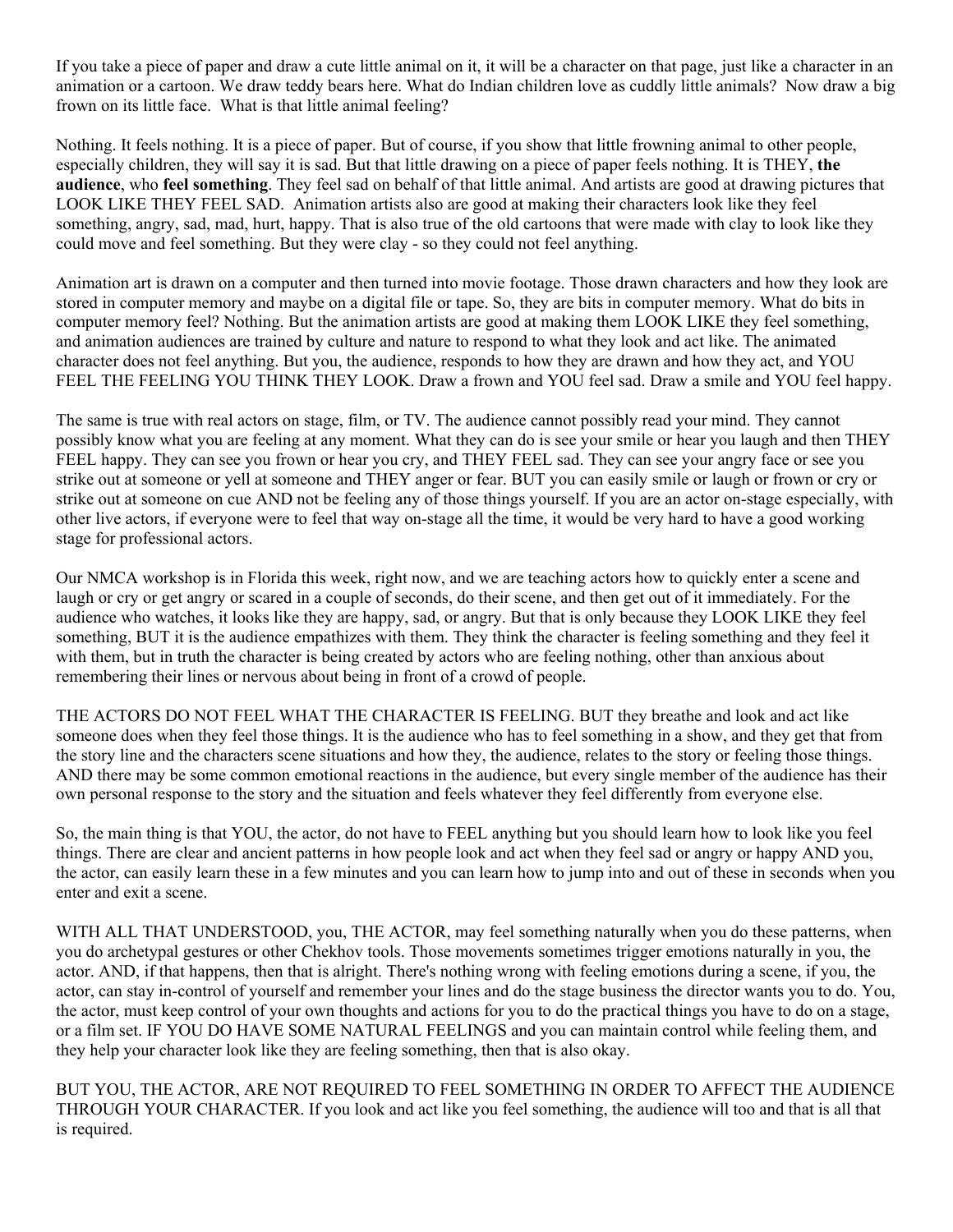#### On Tue, Jan 15, 2019 at 11:18 PM, Sir how to show our thoughts, feelings into physical actions?

You do not. There's nothing you can do to make an audience know what you are thinking or feeling. IF YOU TRY TO DO THIS IN YOUR PHYSICAL ACTIONS, then that is what directors call "INDICATING." And they all hate that. It looks false. And if you have a director who is trying to make his show REALISTIC, then this is not what they want.

That does NOT mean that there are no thoughts or feelings in your actions. And some of those will be evident in your actions. BUT if you try to make the show thoughts and feelings, then it will not work. THE AUDIENCE LOOK AT YOUR ACTIONS, if you do something that is right and normal and natural for your character, and THE AUDIENCE WILL APPLY THEIR OWN THOUGHTS AND FEELINGS TO THAT ACTION. You do not have to do anything to make it happen. That is how audiences react normally.

This idea about "showing thoughts and feelings in acting" was how live theater used to be before Chekhov and Stanislavsky and all the others in the early 1900s. Actors would falsely show feelings through set, prescribed actions. Look at some of the earliest descriptions of how to be an actor. And they did some of that in the original Russian theaters. But Stanislavsky and all his students and fellow directors and teachers did not like that. It was not real or true or even interesting.

In An Actor Prepares, the 1st Stanislavsky book, he tried to find ways to change the way old actors did that. So he and his fellow teachers/directors tried to find ways to counter-act those false movements. That was where Affective Memory and other tools came from. AND those earliest tools were taken by some Russians to New York to teach to Strasberg and his fellow teachers at the Actor's Studio. BUT this was wrong. Those Russians who went to NY left too early and got stuck in the Moscow Art Theater's very first experiments. In time, Stanislavsky's group discovered that those methods were not the way to make that work. When you study Stanislavsky's 3rd book, he had disavowed his earliest ideas about how to create truthful theater and, instead, had found that ACTION is really the only thing an audience will ever see. So by that time, he had already changed to pushing actors to focus on doing truthful actions, not worry about truthful thinking or emotions.

Chekhov had discovered much earlier that action is truth and emotions cannot be known by an audience. He fought Stanislavsky about this for decades. And Stanislavsky eventually agreed with him. In fact, Stanislavsky told Stella Adler, who had grown up in Strasberg's Method, that Strasberg was doing it wrongly and that she should look up Michael Chekhov, because he was doing it right.

If you have read any of Chekhov books or studied his lessons, indicating thoughts or emotions as an actor does not work. You may well have thoughts or feel things while you are acting, but the audience may never see them. And, as an actor, YOU DO NOT HAVE TO THINK OF ANYTHING, OTHER THAN YOUR LINES AND ACTIONS AND MOTIVATIONS AND YOU DO NOT HAVE TO FEEL ANYTHING, OTHER THAN WHAT YOU MIGHT FEEL NATURALLY. But your feelings do not matter. It's the audience who must feel something. AND they do that on their own.

Often, when a director says you need to feel something, he really means that you need to be able to cry on-stage and make it sound natural. This is a common requirement in acting, and you need to learn how to do it. What we teach is that you already know how to cry, and it does not have to come from feelings. You already how to fake laughing. Just imagine something funny right now and start laughing. Quickly you will begin to feel the power of that laugh, which is an action you are performing, and you may then begin to laugh more spontaneously. Laughing is a series of breaths. Start with a very long inhale and then let out a series of short exhales. Crying is the opposite breathing pattern. Take in a very short inhale and then let out a series of long exhales. It sounds and looks like crying to the audience, and they will not care what you are thinking or how you are feeling or why you care crying. With practice They will think you are crying and that is all you need to tell the story.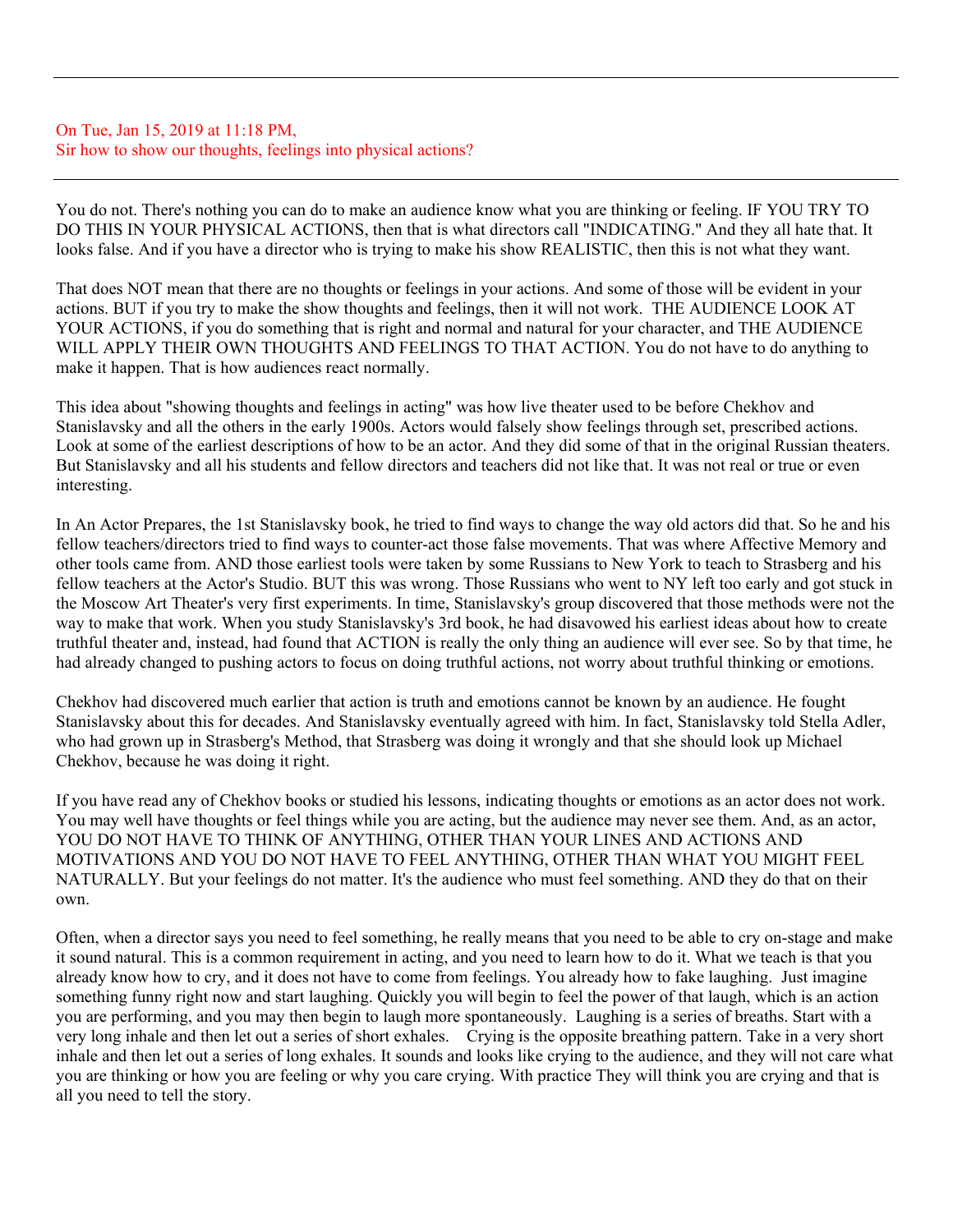#### On Fri, Feb 15, 2019 at 11:06 PM, What are the differences between good actor and great actor? Because after using Chekhov's tools we can become good actors but what will make us great actors

Good and great are judgement words. Who decides what is great versus who is good? Who is a model actor you would choose as a good actor and who would be a great actor? The fact is that everyone wants to be great at whatever they do, but most everyone ends up being good (or maybe bad). Wanting to be a great actor is a a good thing to do but remember that you have no control over being good or great, because those titles are decided by other people.

You can seek to be a good actor through training, rehearsal, and practice. You might become a great actor by being inspired to play a role in a unique way and by becoming well-known for that. BUT you cannot control the terms good or great, because those are the words others will use for you and that often has more to do with popularity than quality. There are popular actors called great, but who are not particularly good. But being popular is ephemeral - it can come and go in the same minute.

I would use different words that are more in your personal control. And you will know when you meet these titles.

A **reliable actor** is someone who will always do their best preparation for every role they play. He will learn and know how the production environment works, so that if he is playing a stage role, he will understand how he fits into the character, how he can best serve the vision of the author and the director, and how he can get himself focused and highenergy for every performance. If he's cast in a film, he does all the same things for stage, but also learns and understands all the special requirements and procedures the film crew must use to make a film. In other words, the director and producers can always rely on him doing his best job for them. That is an actor directors like to hire or cast.

An exceptional actor is someone who goes beyond reliability to search for the deepest meaning in their role, who rehearses and practices alone to find every possible nuance in their role. One way to do this is to learn, practice and know all the Chekhov tools which are designed to help an actor discover these nuances and characteristics. Other tools might help also, such as Sandford Meisner's exercises. An exceptional is so committed to their craft of acting that they train constantly, exercising their physical gifts and learning to control their tools.

You say that "you can become good using Chekhov tools." Keep in mind that Michael Chekhov is universally known as THE GREATEST RUSSIAN ACTOR, which goes back to the late 1800's. My training partner has talked to people who were alive then to see him act and 80-years later cried when they remember his performances. Was he great? Well, he always used his tools and constantly refined them.

So, you must answer a question about your own acting. Do you want to be known as good or great by people who do not see the work you really do, but only see a performance, and who will always change their mind as soon as someone new comes along? Or would you rather be a reliable and exceptional professional actor who directors love to cast and hire because they know you will always give them the best and most reliable work you can offer? IF you go for the reliable and exceptional, then good and great may come along too. But even if it does not, you will be employed and earning money doing what you want to do most.

## On Fri, Mar 22, 2019 at 7:02 AM,

Sir how to act like I'm having headache, cold, hot, back pain, fever, burning finger, any disease like cancer, how to show audience that I have just wake up using Chekhov's tool?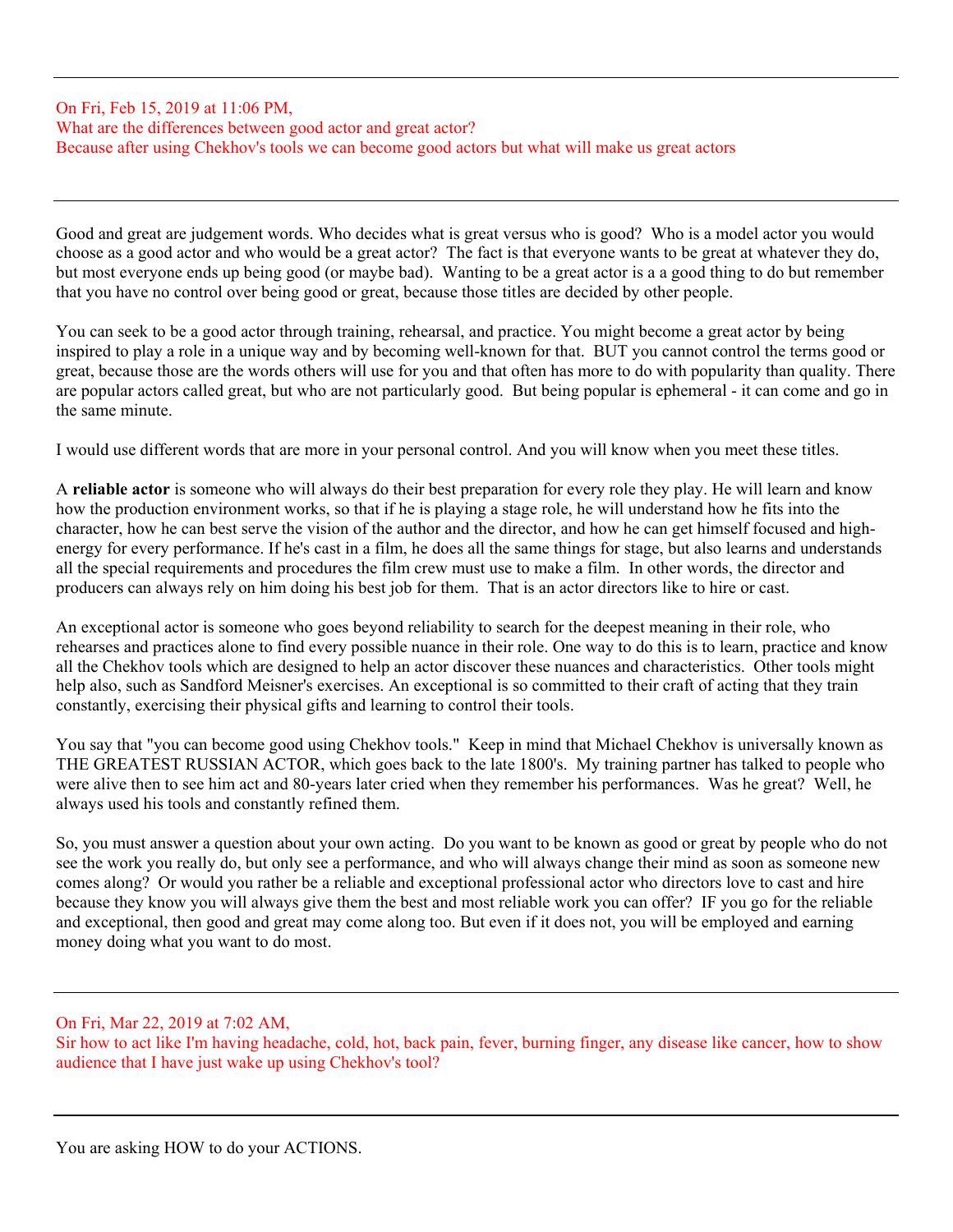This is where your Creative Individuality comes out to play. The script or Director says you should feel miserable, due to problems you may have. Those could be disease or injury or a relationship breaking up or a lot of other things. Think about what makes YOU miserable. How does that look? Of course, you do not watch yourself when you are miserable, but you do watch others. How do they look?

But you are deciding here HOW to perform an ACTION. No one will know how YOU feel. They will look at your action and imagine in their own minds how your character might feel. They will interpret what your actions mean to them. SO, HOW do you do those ACTIONS?

Is your director wanting it to look like "real" sickness? If so, then what does real sickness look like to them? I would suggest that there is no such thing as a real look for sickness. Every person on Earth has their personal way of looking sick. We each have our own threshold for pain and how we act when we reach that threshold is unique to us. BUT there are some archetypal actions that appear in many people who feel sick. And you see those on TV. Otherwise, think about your own family or girlfriend or even a close friend. Can you usually tell when they might feel sick? If so, what does that look like to you?

So, a headache is very hard to show IF it is a normal stress headache that is all in your head with no outward signs. A mild headache does not usually show with anyone - you must tell someone you have one. With this, there are a few subtle moves you might make with your hands and body. Your eyes are a little closed because you avoid light. You might wince from noises because they seem too loud. I know that I sometimes hold or rub the area oh my head that hurts. It seems to help. And that can be seen.

NOW if you upgrade that headache to a migraine headache, then that always has observable outward symptoms, which include the ones we talked about, but also include real sickness, nausea, pain in the body, throbbing head pain that makes you hold your head and put it under the covers.

Back pain is normally very visible, and you may not have had much of this at your age. Especially if it is lower back pain, it affects your whole body, so you simply stop everything you are doing to find the most STILLNESS to avoid that pain. It is excruciating. If you do not move, you do not hurt. Do you go to bed? I do. When my back hurts, everything else stops until I can stop that pain.

Fever is an internal feeling - you are hot all over your body. You can't show that unless it causes you to sweat heavily or makes your skin red. But fever sometimes creates visible symptoms that can be seen. Heavy Sweat. Your whole body feels extra-sensitive, so you try to be quiet, still and avoid the aching in your bones. What if you have a cold or flu? Of course, then you feel headache symptoms and body aches, but you also are coughing, with blocked nose from snot, and this affects your voice and how you react to others. You cannot hear well with a cold or flu. So that affects how you interact with everyone around you. Imagine that difficulty with communicating with your family and friends. Act that.

Sometimes you must imagine what something looks like in order to create that physically. Observe what someone looks like when they really feel sick, not what they look like on TV. Why do I say that? Because how someone looks on TV is their act - it is THEIR CREATIVE INDIVIDUALITY. They're not sick. So whatever they do to look sick is THEIR IMAGINATION. If you try to do that, you're just copying them. It is not what everyone looks like, and probably not what you look like. BUT, of course, they may also be acting the archetypal sickness actions. If that's okay with your director, then maybe that is what you need to do. But it will not be YOUR CREATIVE INDIVIDUALITY. It will be theirs.

One of the things that is not written much about in Chekhov's or other books is OBSERVATION. But it is part of most every actor training system, even if they don't say it. Chekhov said to observe life. Look at other people, animals and nature doing things. How do they look? How does that look change when they're feeling sick? Even a sick tree looks and acts differently. Is that something you can imagine for yourself?

When you get into that acting moment when you're supposed to look sick, use Chekhov's Imaginary Body tool. Imagine what your character looks like when they feel sick. How does their overall Personal Atmosphere change? Define your symptoms (outward actions) in detail based on your imagination. Embed that investigate your mind as you begin to act and then forget what you look like -- simply do those actions. Forget what you "feel." Just let that imaginary body of the sick man create the image of you reacting to those symptoms. You feel hot. Your head hurts. Your nose is running. You